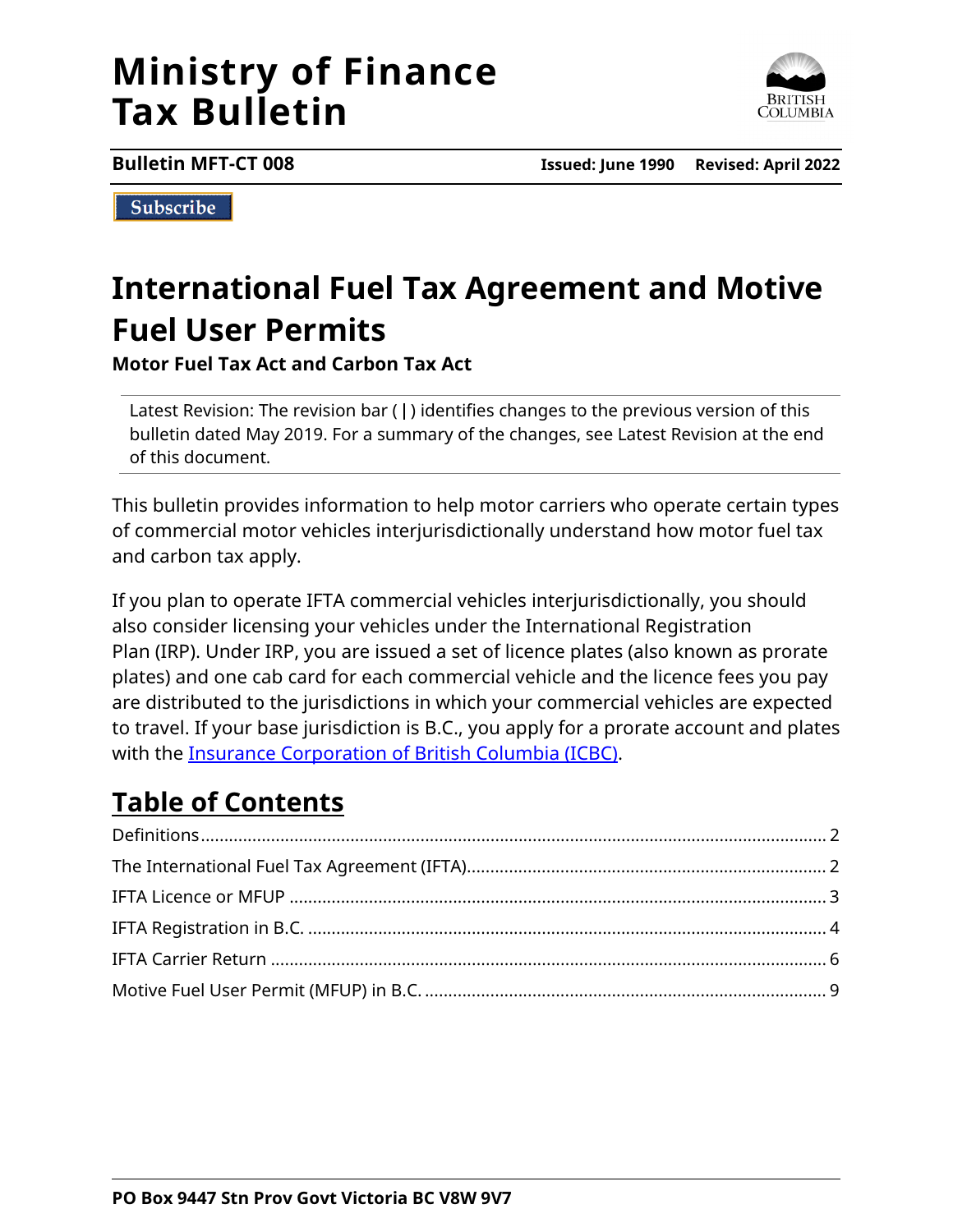## <span id="page-1-0"></span>**Definitions**

A **base jurisdiction** is the province or state where you license your motor vehicle, control the operation of the vehicle and keep your operational records.

A **carrier** is the person or business that owns or operates one or more IFTA commercial motor vehicles used for transporting passengers or goods between jurisdictions.

An **IFTA licensee** is a carrier who holds a valid IFTA carrier licence.

A **motive fuel user permit (MFUP)** is a temporary permit purchased by the owner/operator of a diesel-powered IFTA commercial vehicle that is not registered under IFTA (i.e. does not have a current IFTA licence and decals) when the vehicle enters into B.C.

**Motive fuel** is diesel fuel, or a combination of fuels including diesel fuel, used to propel a motor vehicle. Motive fuel does not include gasoline, alternative motor fuel, locomotive fuel or coloured fuel.

An IFTA **commercial vehicle** is a motor vehicle used interprovincially or internationally for the commercial transportation of passengers or goods that:

- has two axles and a gross vehicle weight or registered gross vehicle weight exceeding 11,800 kg or 26,000 lbs,
- has three or more axles regardless of weight, or
- $\blacksquare$  is used in combination with a trailer and the weight of such combination exceeds 11,800 kg or 26,000 lbs.

An IFTA commercial vehicle does not include a recreational vehicle.

A **recreational vehicle** is a vehicle used solely for personal pleasure by an individual and includes motor homes, buses and pick-up trucks with attached campers.

## <span id="page-1-1"></span>**The International Fuel Tax Agreement (IFTA)**

IFTA is a single system for collecting and distributing fuel taxes based on where the fuel is consumed, rather than where it is purchased.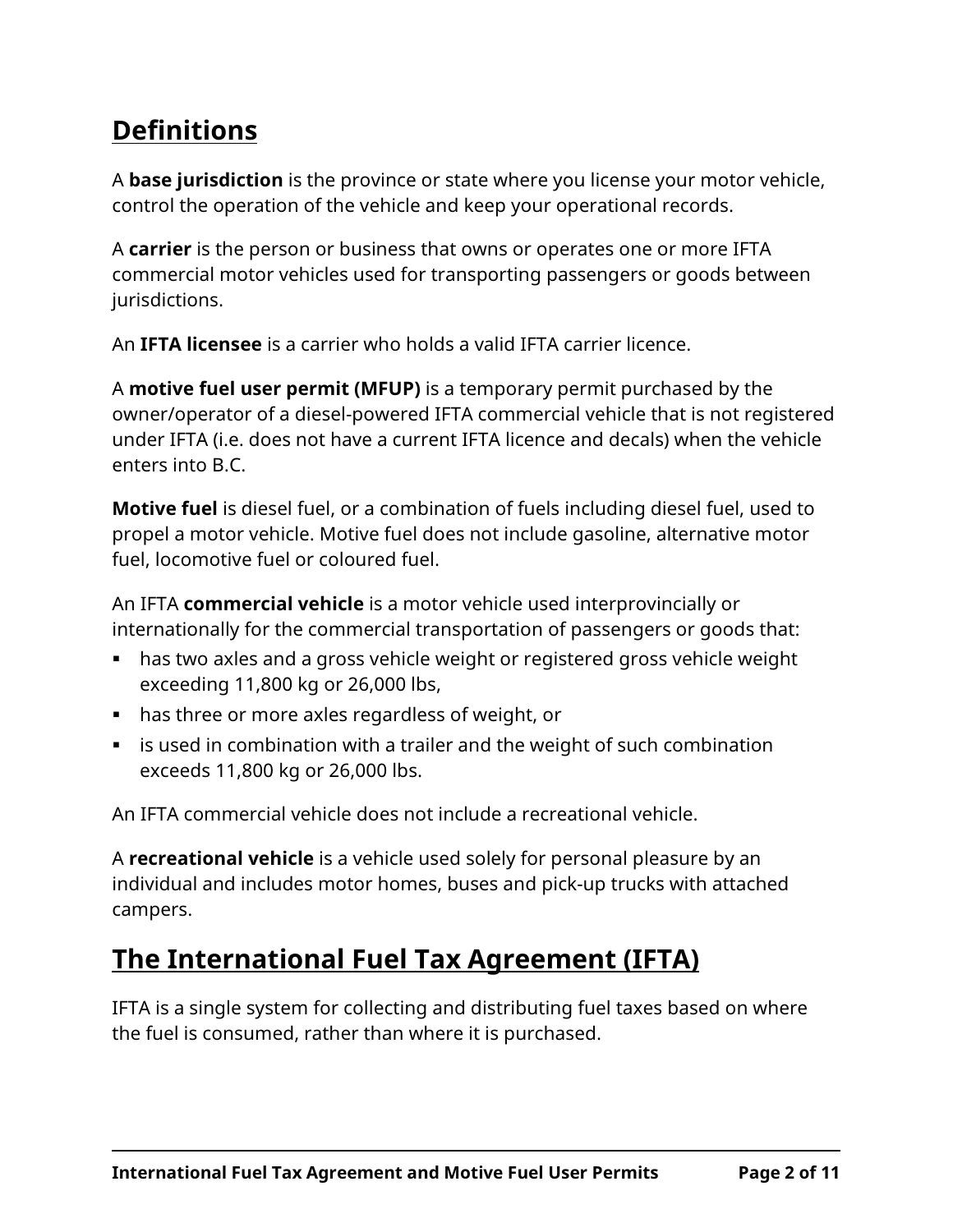Under IFTA, you register with your base jurisdiction and receive credentials, including an IFTA licence and decals for each IFTA commercial vehicle. These credentials allow your IFTA commercial vehicle to enter other IFTA jurisdictions without any additional fuel tax registration or reporting requirements.

When you are registered under IFTA, you file a single fuel tax return with your base jurisdiction each quarter. You report the amount of fuel you purchased and the distances your IFTA vehicles travelled in each jurisdiction during the quarter. You also make a single payment to your base jurisdiction for the net tax due as calculated on your return. Your base jurisdiction then redistributes the taxes to other jurisdictions based on the information from your return. Alternatively, your base jurisdiction will issue a refund and collect taxes from other jurisdictions if you purchased more fuel than you consumed in a jurisdiction.

Alaska, the District of Columbia, Hawaii, Mexico, the Yukon Territory, Nunavut and the Northwest Territories are not members of IFTA.

If your IFTA commercial vehicle is not registered under IFTA, you need to obtain an MFUP each time your vehicle enters B.C. Other jurisdictions may have the equivalent of an MFUP, or different requirements, for the entry of commercial vehicles not registered under IFTA and you should contact those jurisdictions for more information.

## <span id="page-2-0"></span>**IFTA Licence or MFUP**

If your base jurisdiction is B.C. and you operate an IFTA commercial vehicle, you must:

- register under IFTA with us, or
- obtain an MFUP each time your vehicle enters B.C. (see MFUP in B.C. below), and the equivalent to an MFUP each time your vehicle enters another IFTA jurisdiction.

If your base jurisdiction is not a member of IFTA and you operate an IFTA commercial vehicle, you must either:

- register under IFTA in a member jurisdiction, such as B.C., or
- obtain an MFUP each time your vehicle enters B.C.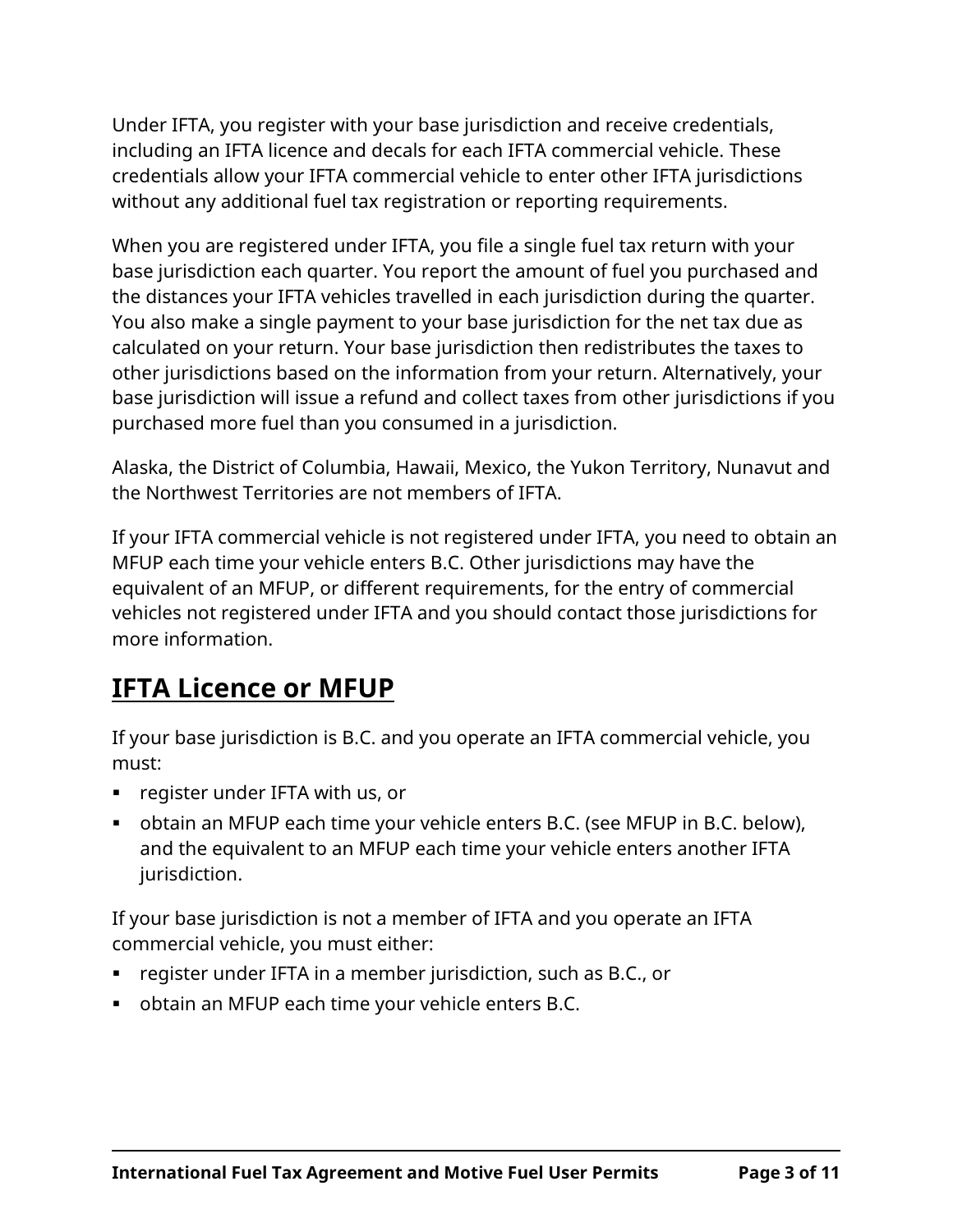You do not need to register under IFTA or purchase an MFUP each time your vehicle enters B.C. if you operate an IFTA commercial vehicle and the vehicle is:

- an ambulance, school bus, fire truck, taxi or police vehicle,
- non-diesel powered (if you are not an IFTA licensee),
- used solely as a recreational vehicle, or
- registered for farm use outside B.C. However, a B.C. farmer with an IFTA commercial vehicle registered in B.C. as a farm vehicle and using motive fuel (e.g. clear diesel) is required to register under IFTA or purchase an MFUP each time the vehicle enters B.C.

## <span id="page-3-0"></span>**IFTA Registration in B.C.**

## **Initial Application**

To register under IFTA, you must complete an Application for Carrier Licence International Fuel Tax Agreement (IFTA). You can register:

- Online using **[eTaxBC](https://www.etax.gov.bc.ca/btp/eservices/_/)**
- By mail or courier using the International Fuel Tax Agreement (IFTA) Carrier Licence Application [\(FIN 363\)](http://www2.gov.bc.ca/assets/download/AB75EC9077D44F90BB0794E11F3AA2DC)

You will be asked to provide basic information about your business, its operations and the number of vehicles you plan to operate under IFTA.

### **Registration Fee**

There is a fee of \$300 for new IFTA applicants, which includes a \$200 registration fee plus the \$100 annual licence fee. Send your payment along with a copy of your eTaxBC confirmation page or the printed application form. Make your cheque or money order payable in Canadian funds to the Minister of Finance.

After we receive your completed application and the applicable fee, we will issue you an IFTA licence and a pair of decals for each IFTA commercial vehicle you plan to operate under IFTA.

**Note**: It may take up to 21 business days from the date you submit the completed application and pay the registration fee for your account to be opened.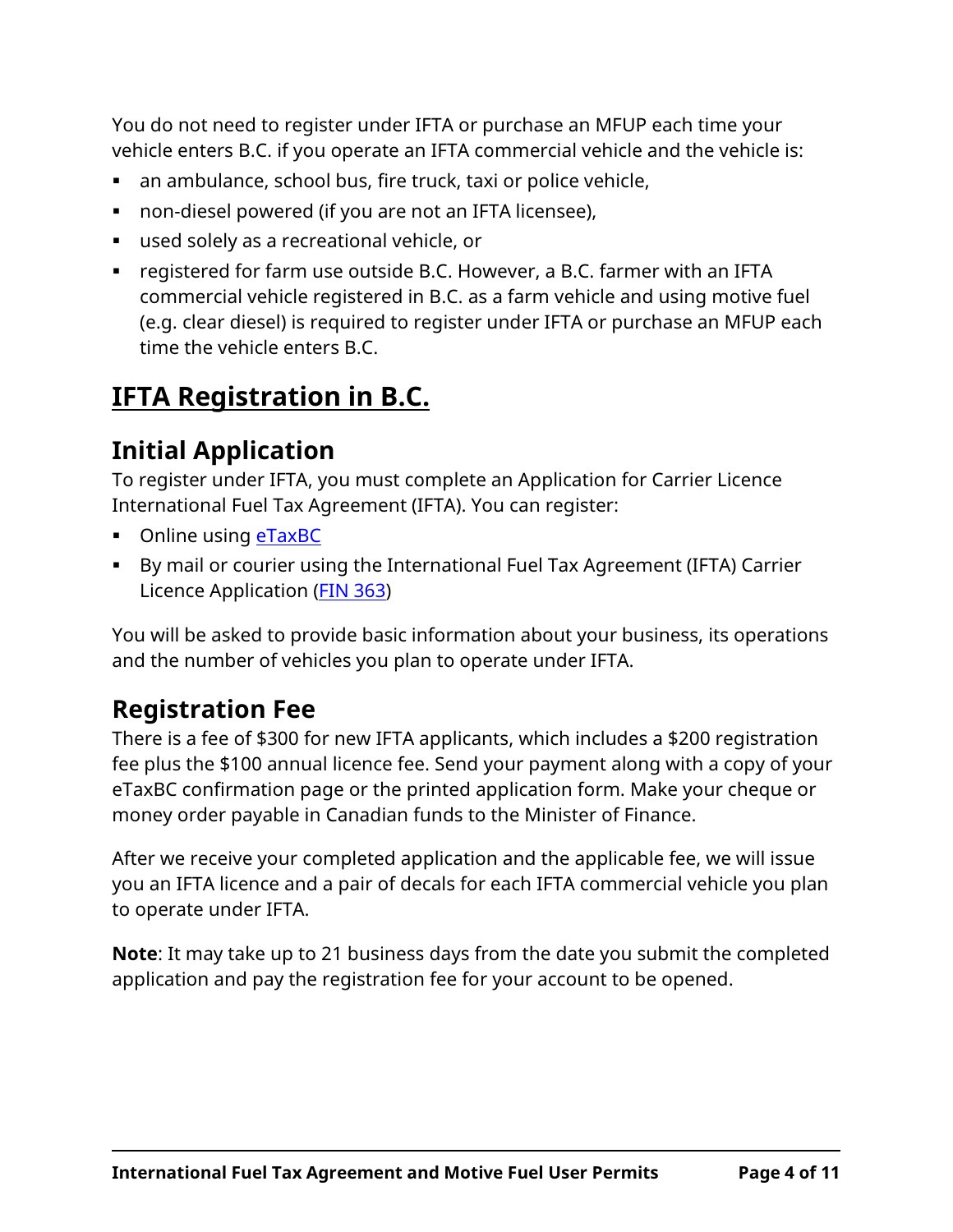## **Annual Renewal**

You must renew your IFTA licence each year in B.C. The annual licence or renewal fee is \$100. You can renew your licence and pay your fee:

- Online using [eTaxBC](https://www.etax.gov.bc.ca/btp/eservices/_/)
- By mail or courier using the International Fuel Tax Agreement (IFTA) Carrier Licence Application [\(FIN 363\)](http://www2.gov.bc.ca/assets/download/AB75EC9077D44F90BB0794E11F3AA2DC). We will mail you this form in October if your account is in good standing.

Once we approve your renewal, a new IFTA licence will be issued along with the decals you requested for your IFTA commercial vehicles.

Generally, all renewals received before November 30 are processed by December 31, unless you have missing returns or payments, or have not paid your renewal fee.

## **IFTA Licences and Decals**

If your IFTA commercial vehicle is registered under IFTA, you must display an IFTA decal on each side of the exterior of the cab and keep the IFTA licence, or a photocopy of the licence, inside the cab. An electronic image of your IFTA licence is also acceptable but make sure you save it on your device in case there is no internet access.

You must keep a log book showing what decals are issued to what vehicles and the date the decals were attached. IFTA licences and decals are valid for one calendar year, from January 1 through December 31. If your business name or address changes, you must inform us and we will issue you a new IFTA licence.

#### **Additional IFTA Decals and Temporary IFTA Operating Permit**

If you want to register an additional IFTA commercial vehicle, you can request additional IFTA decals. However, if you need to operate an additional vehicle immediately, you can apply for a temporary IFTA operating permit prior to receiving your decals. You can request and apply:

- Online using **eTaxBC**
- By email or fax using the Request For Additional IFTA Decals And Application For A Temporary IFTA Operating Permit (*FIN 365*). Print, sign, scan this completed application and email it to **FuelTax@gov.bc.ca** or fax 250-387-5882.

For your request to be approved, your IFTA account must be in good standing with all required IFTA Carrier Returns and payments received.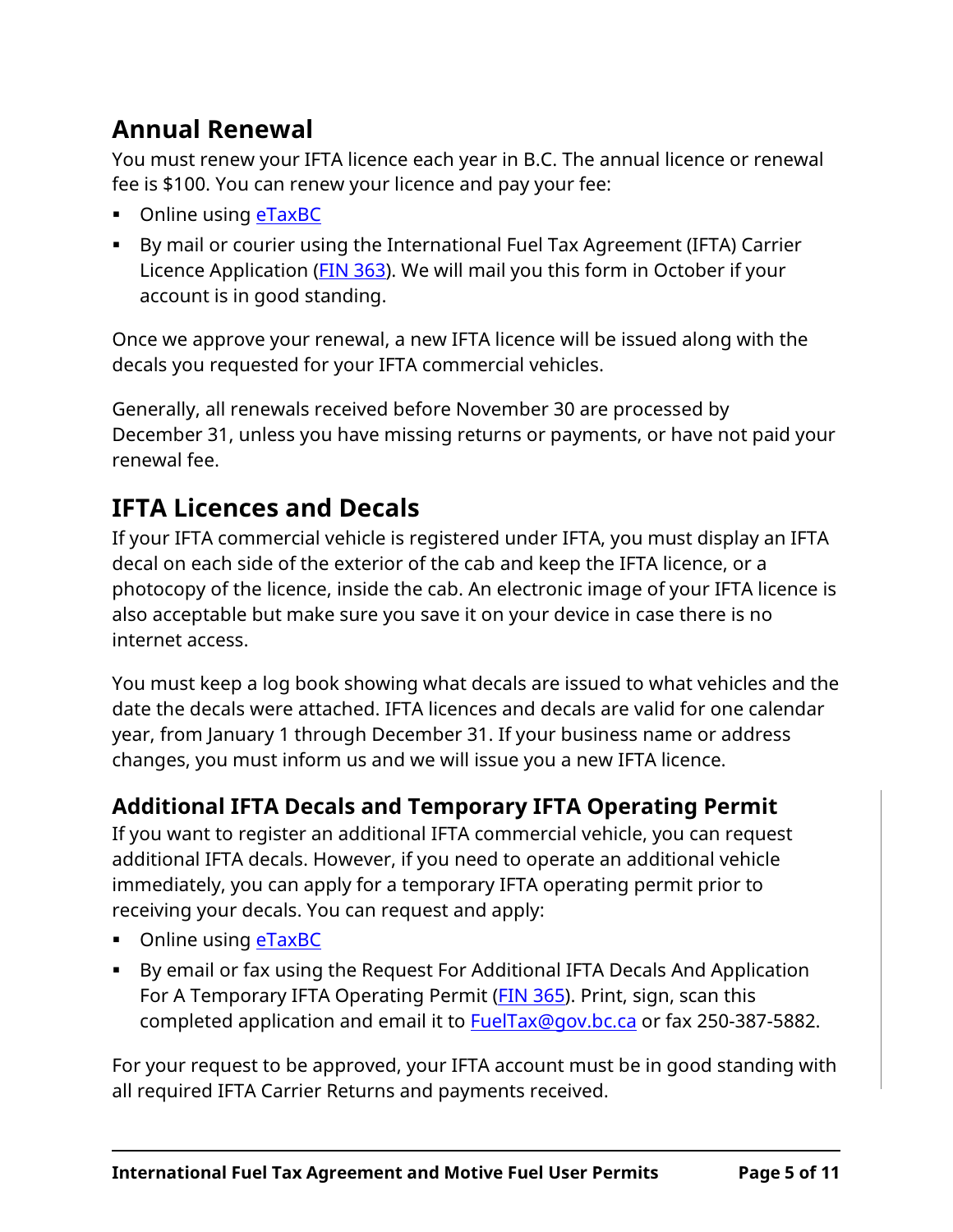This permit is vehicle-specific and valid for 30 days. We will mail you the IFTA licence and decals to replace the permit within the 30-day period.

## <span id="page-5-0"></span>**IFTA Carrier Return**

Once registered for IFTA in B.C., you are required to file quarterly IFTA Carrier Returns.

Your IFTA Carrier Return calculates the tax you owe, or the credit you are due, from each member jurisdiction. If you owe tax, you remit one payment with your IFTA Carrier Return for the net tax due as calculated on your return. If you do not operate between jurisdictions or you do not purchase fuel during the quarter, you are still required to file your IFTA Carrier Return (nil return).

If you identify an error in an IFTA Carrier Return from a previous reporting period, you must file an amended return for that reporting period.

## **How to File and Pay On Time**

You must file your IFTA Carrier Return every quarter through your IFTA account using [eTaxBC.](https://www.etax.gov.bc.ca/btp/eservices/_/) Also, you can pay any tax due or make any account payment using eTaxBC. If you do not have access to eTaxBC, find out [how to enrol.](https://www2.gov.bc.ca/gov/content?id=E437125AC6444B869C94353D1C17FFA3)

| Quarter         | <b>Reporting Period</b> | <b>Due Date</b> |  |
|-----------------|-------------------------|-----------------|--|
| 1st             | January – March         | April 30        |  |
| 2 <sub>nd</sub> | April – June            | July 31         |  |
| 3rd             | July – September        | October 31      |  |
| 4th             | October – December      | January 31      |  |

The due dates for your IFTA Carrier Return and payment are as follows:

You will receive an email reminder from us when your return is ready to be filed in eTaxBC.

Your IFTA Carrier Return and payment are considered on time if they are posted to eTaxBC by 11:59 pm (Pacific Time) on the due date. If the due date for the return and payment falls on a weekend or a B.C. statutory holiday, the due date is the next business day.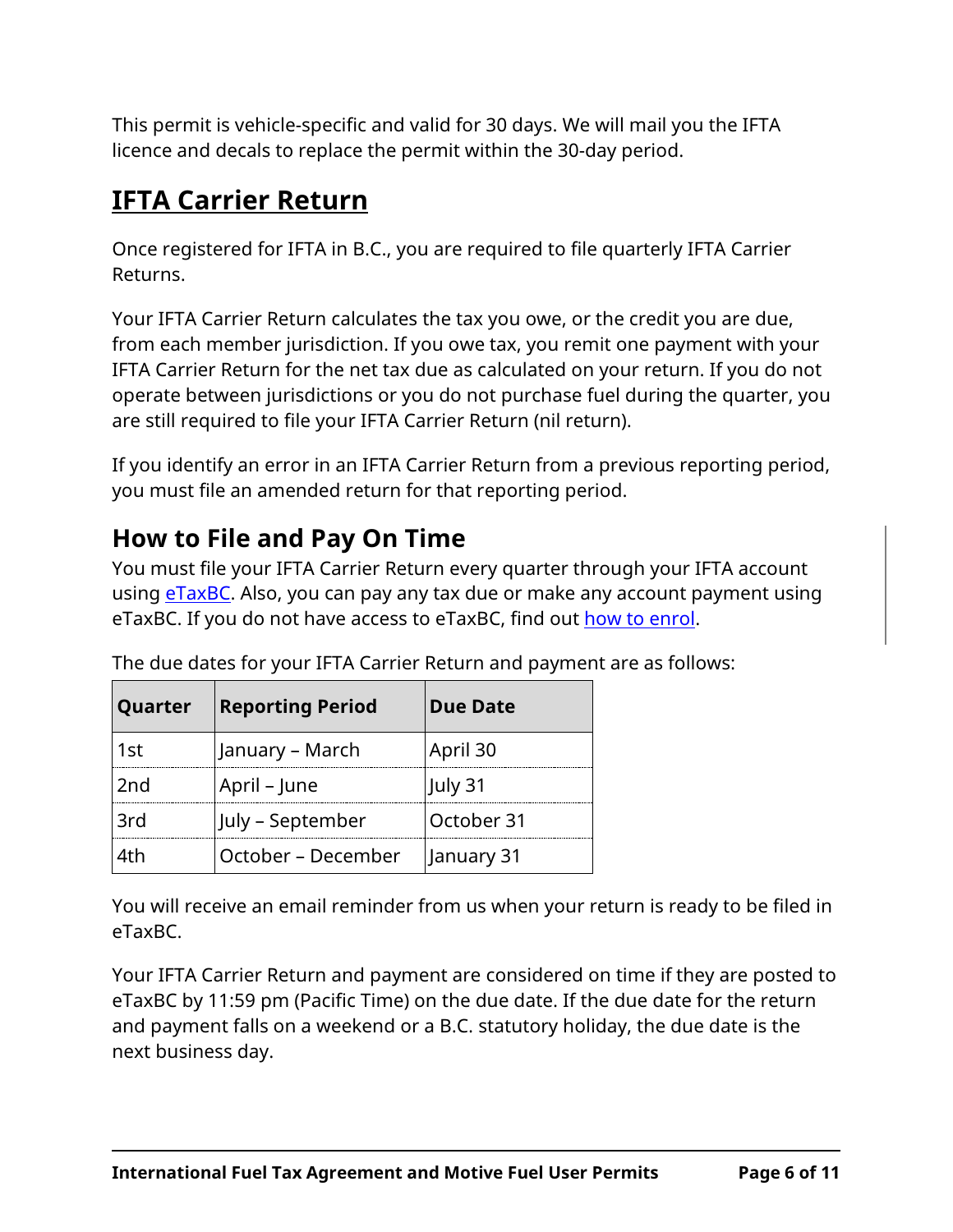Although you must file your IFTA Carrier Return online using eTaxBC, if you choose to send payment by mail, it is considered on time if the envelope is postmarked by Canada Post (or national equivalent if outside Canada) on or before the due date. A business postage meter mark is not sufficient. If you mail your payment on or near the due date, ask Canada Post to postmark the envelope immediately.

If you courier your payment, it must be received by us by the close of business (4:30 pm) on the due date to be considered on time.

Your payment must be negotiable on or before the due date to be considered on time (e.g. if your payment is submitted on time but is post-dated after the due date, it will be considered late). If you are paying by cheque or money order, it must be payable in Canadian funds to the Minister of Finance. You cannot pay by credit card.

If your IFTA Carrier Return and payment are not received on time, penalties and interest may be applied. Nil returns, credit returns and amended returns are treated the same as other late returns in evaluating filing history.

### **B.C. Combined Tax Rate**

You report and pay motor fuel tax, which includes an additional amount equal to the carbon tax, on your IFTA Carrier Return.

For information on motor fuel tax and carbon tax rates, see [Bulletin MFT-CT 005,](http://www2.gov.bc.ca/assets/download/F0C389126B1546C2BCB8432F24EA777F) Tax Rates on Fuels.

For information on tax rates in all IFTA jurisdictions, see the International Fuel Tax [Association Inc.](http://www.iftach.org/)

### **Credits and Refunds**

If the fuel taxes you paid on purchases are greater than the taxes owed, you may:

- claim a refund on your IFTA Carrier Return (we cannot process a refund of less than \$10), or
- carry the credit forward to future quarters.

**Note:** To claim a refund, check the Refund Requested box on your IFTA Carrier Return.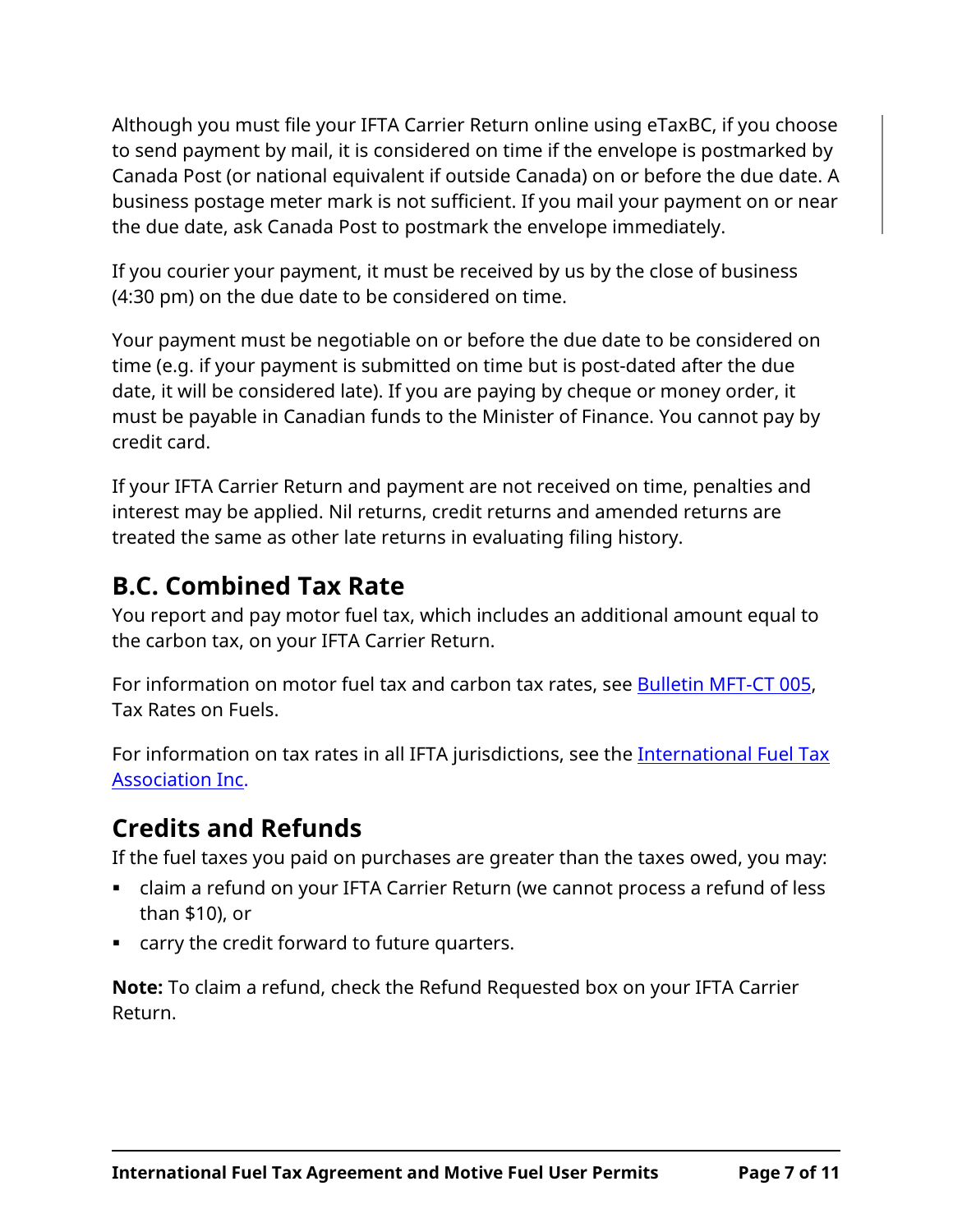## **Penalty for Not Filing Returns**

If you do not file your IFTA Carrier Return, we may assess you, on behalf of all member jurisdictions, for the estimated tax, plus a 10% penalty and interest. We may also suspend or revoke your IFTA licence.

### **Suspension, Revocation, Reinstatement and Cancellation**

We can suspend or revoke your IFTA licence if you do not file IFTA Carrier Returns or pay taxes due. If your licence is suspended or revoked, we will notify you and all member jurisdictions, who will notify roadside enforcement. If your licence is revoked or cancelled, you must return your original IFTA licence and all unused IFTA decals to us and remove all IFTA credentials (i.e. all IFTA decals and copies of the IFTA licences) from your vehicles.

Roadside enforcement of interjurisdictional carriers with a suspended or revoked IFTA licence can vary between member jurisdictions (e.g. requiring that you purchase an MFUP or the equivalent in another jurisdiction, issuing you a citation or fine, or impounding your vehicles until your IFTA licence is reinstated).

We may reinstate your suspended or revoked IFTA licence once you have filed your IFTA returns and paid the taxes due. If you are reinstated, we will notify you and all member jurisdictions of your reinstatement. It may take **up to 21 business days** from the date you submit complete information and pay all outstanding taxes for your account to be reinstated.

You may voluntarily cancel your IFTA licence if you have filed all required IFTA returns and paid any tax due. If you cancel your licence, you need to return your original IFTA licence to us and remove all IFTA credentials from your vehicles, including decals and licences.

### **Record Keeping and Audits**

You need to keep records that support the information on your IFTA Carrier Returns. If you do not keep records or pay the tax due, it may result in an assessment for the unpaid tax, plus penalty and interest charges. Under IFTA, you need to keep records for four years after you file your return.

If you are selected for an IFTA audit, your base jurisdiction will conduct the audit on behalf of all member jurisdictions. After the audit is completed, you and any affected member jurisdiction will receive an audit report. Your base jurisdiction collects and remits any tax, penalty and interest you owe to other member jurisdictions.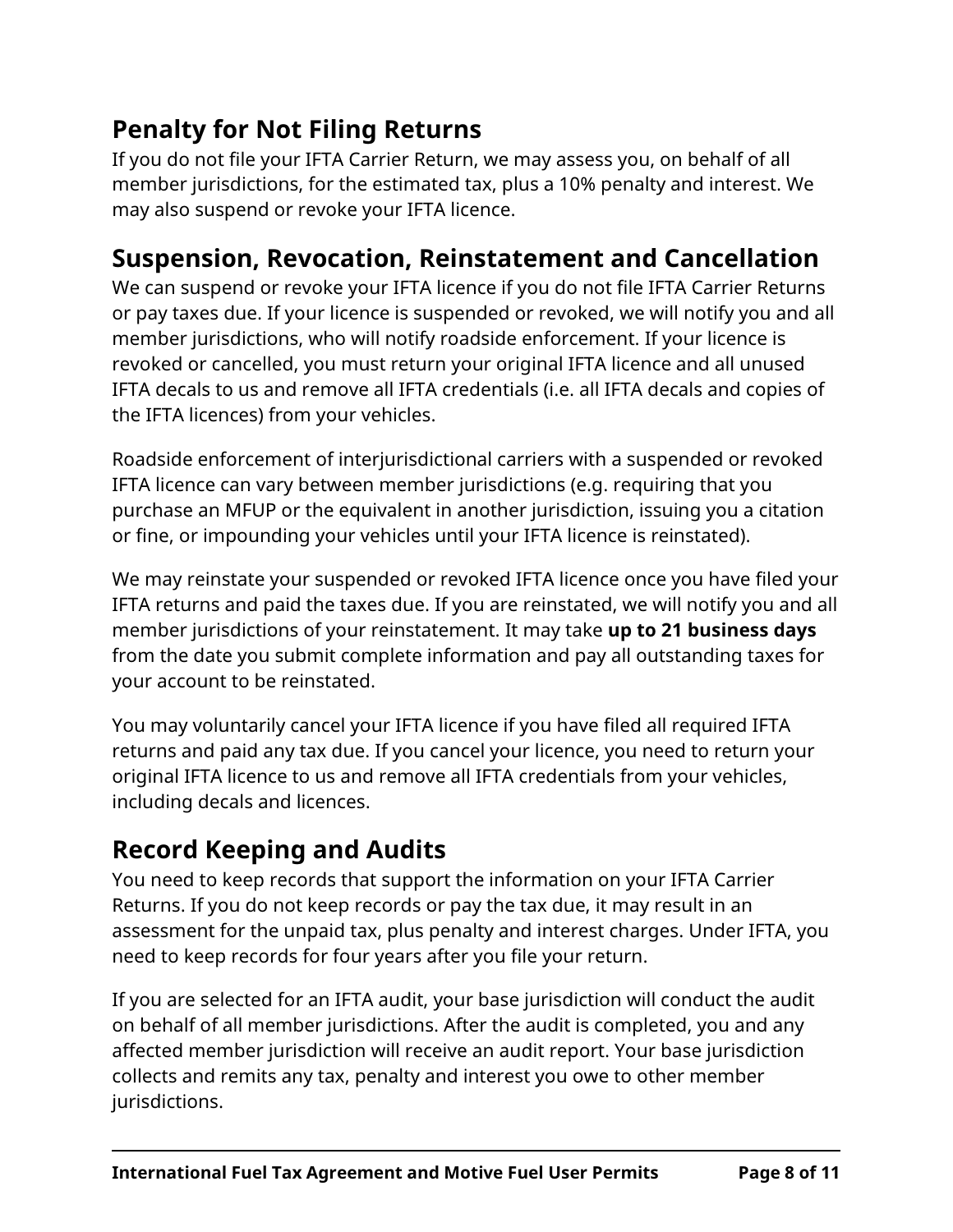## <span id="page-8-0"></span>**Motive Fuel User Permit (MFUP) in B.C.**

If your IFTA commercial vehicle is using motive fuel and is not registered under IFTA, you need to obtain an MFUP each time your vehicle enters B.C. except in certain circumstances (see the IFTA Licence or MFUP section above for information about exceptions).

You may obtain an MFUP from the Ministry of Transportation and Infrastructure by:

- **EXECCESSING the online [Transportation Permitting System \(TPS\)](http://www.th.gov.bc.ca/cvse/tps/tps_online.htm)**
- Calling the Provincial Permit Centre toll free at 1-800-559-9688

Your MFUP is valid for seven days and it cannot be extended.

**Note:** If you are not registered under IFTA, you must have your MFUP available for inspection at all times while your IFTA commercial vehicle is in B.C.

To obtain an MFUP, you must pay a deposit. The deposit is equal to the motor fuel tax and carbon tax rate for each kilometre multiplied by the number of kilometres you estimate you will travel in B.C.

**Note:** You cannot calculate the deposit based on the volume of fuel.

The table below lists the motor fuel tax rate and carbon tax rate used to calculate the deposit. The minimum payment is \$20 per MFUP (\$10 for motor fuel tax and \$10 for carbon tax).

| <b>Period</b>         | <b>Carbon Tax</b><br><b>Rate for</b><br>Each<br><b>Kilometre</b> | <b>Motor Fuel</b><br><b>Tax Rate</b><br>for Each<br><b>Kilometre</b> | <b>Combined</b><br><b>Rate for</b><br>Each<br><b>Kilometre</b> | <b>Maximum</b><br><b>Combined</b><br><b>Deposit</b> |
|-----------------------|------------------------------------------------------------------|----------------------------------------------------------------------|----------------------------------------------------------------|-----------------------------------------------------|
| Starting July 1, 2012 | 4¢                                                               | 7ċ                                                                   | 11¢                                                            | \$220                                               |

If you travel more kilometres in B.C. than you estimated, you must pay motor fuel tax and carbon tax to us for the additional distance you travelled using the table above.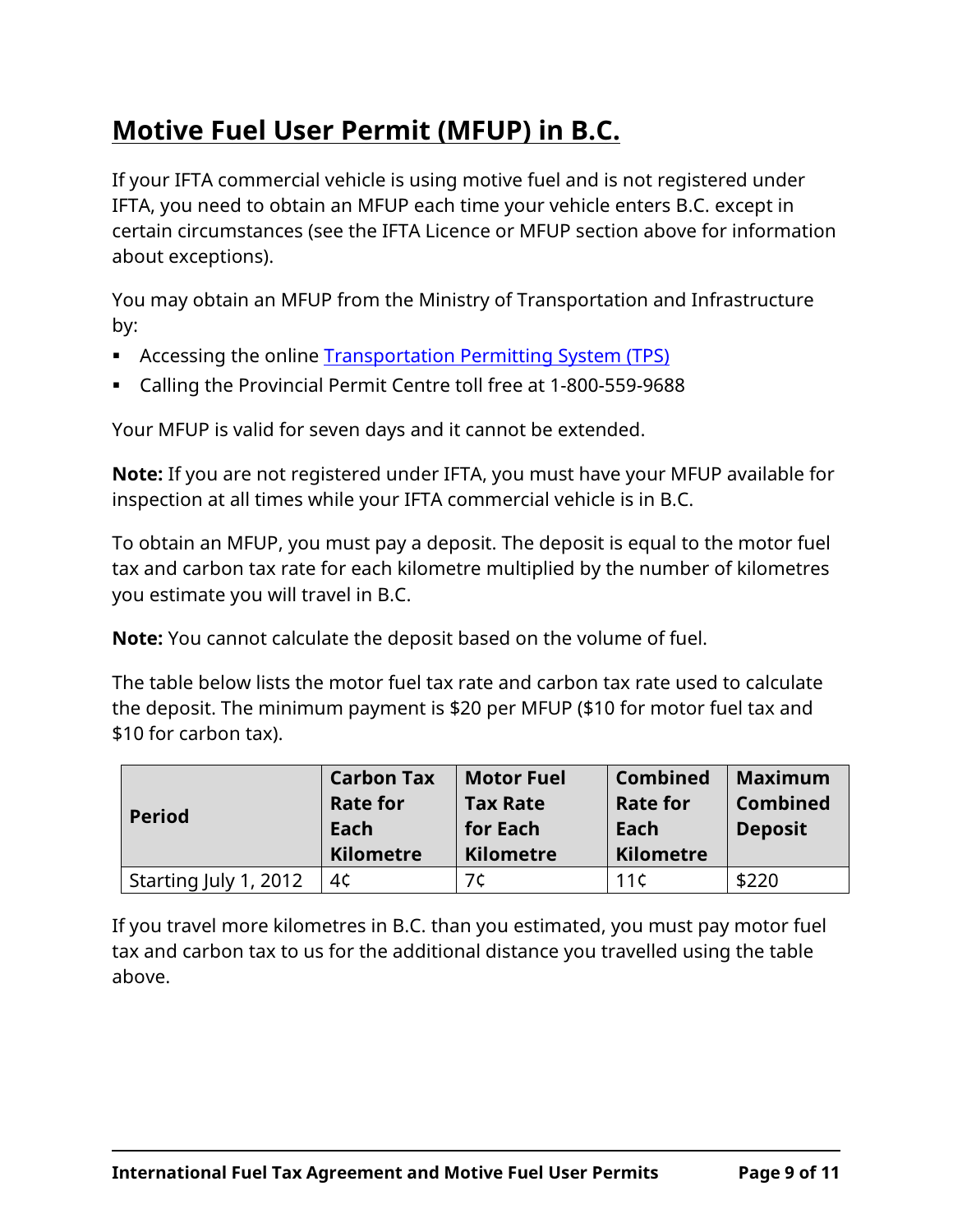All fuel sellers in B.C. charge motor fuel tax and carbon tax at the time of purchase. If the amount of the deposit and/or tax you paid on motive fuel purchased in B.C. exceeds the tax due on the fuel used in B.C., you may claim a refund.

You calculate your refund using the following formula.

Refund = **(D + TP) – (R x AD)**

**D** = the amount of deposit paid

- **TP** = the amount of motor fuel tax and carbon tax you paid for motive fuel purchased in B.C. during the trip and used in the IFTA commercial vehicle
- **R** = the rate set out by the province to calculate the deposit for that period

**AD** = the actual distance travelled by the vehicle in the province

To apply for a refund, you must complete an Application For Refund of Motor Fuel Tax - Purchaser of Fuel [\(FIN 147\)](http://www2.gov.bc.ca/assets/download/C25A623917D84F81BA2C77575702FDAE). You must also submit the following supporting documents with your application form:

- Copies of all applicable MFUPs
- Documentation to support the actual distance travelled, such as copies of the driver log book showing the distance travelled in B.C. during the permit period or bills of lading showing the delivery destination
- Copies of all invoices for fuel purchased within B.C. during the permit period for use in the permitted vehicle showing:
	- the name and location of the seller
	- the date of purchase
	- the litres and type of fuel purchased

Send your application form and supporting documents to:

Ministry of Finance Refund Section PO Box 9628 Stn Prov Govt Victoria BC V8W 9N6

We must receive your refund claim within four years from the date you paid the deposit.

**Note:** A refund cannot exceed the amount of the deposit and we cannot issue a refund of less than \$10 for motor fuel tax and \$10 for carbon tax.